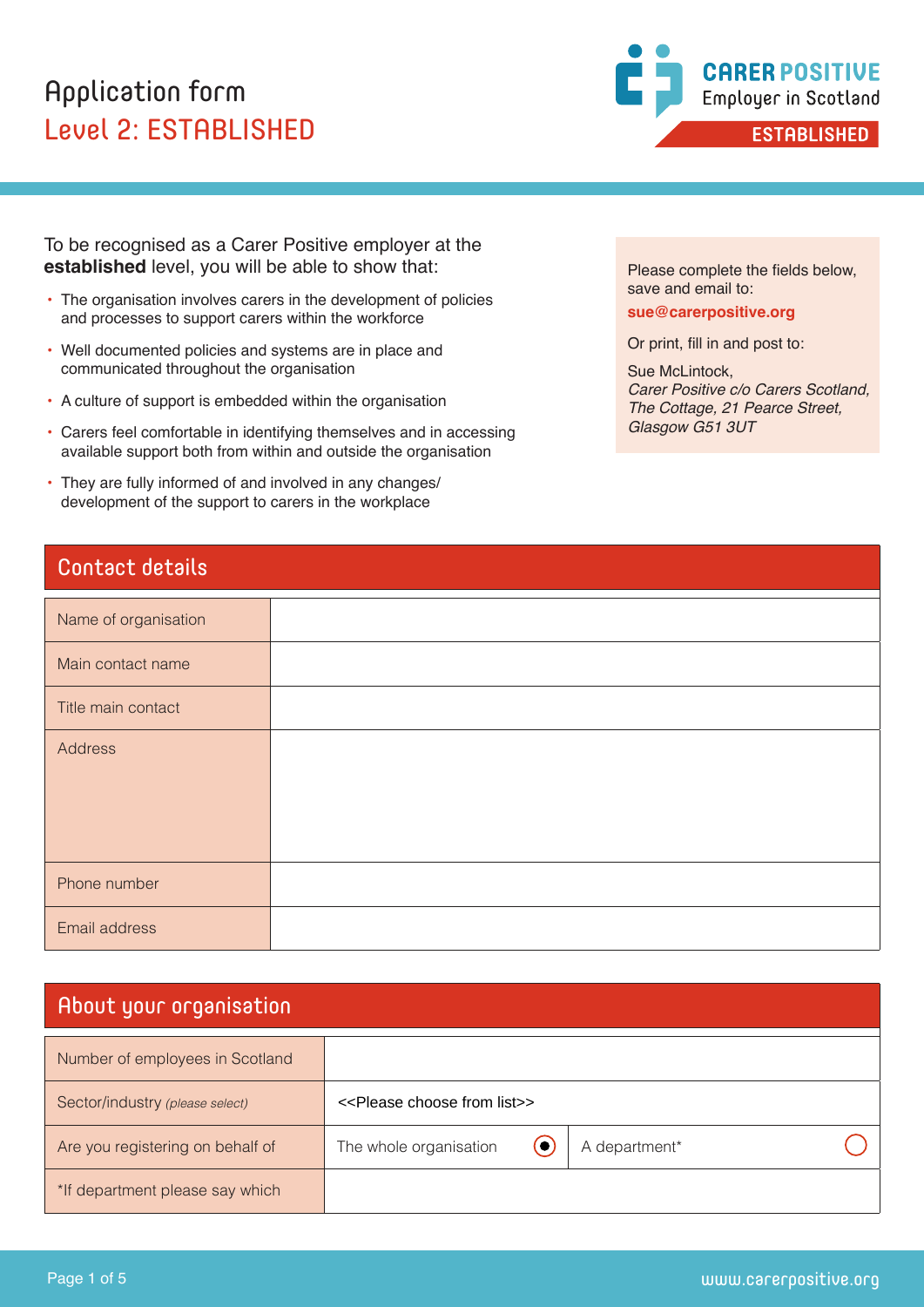# How you support carers

Please refer to Please refer to Annex 1: 'Established criteria and examples' for guidance in completing this part of the form. Evidence can include anything you feel verifies the description of support you provide. This can be copies of emails, policies, action plans, minutes of meetings etc. These can be electronically attached and returned with this form to sue@carerpositive.org

#### **1. Identification of carers**:

*What system is in place to identify carers in your organisation/department?*

| <b>Brief</b><br>description                                                                 |                                                                            |
|---------------------------------------------------------------------------------------------|----------------------------------------------------------------------------|
| Evidence                                                                                    |                                                                            |
|                                                                                             | How long has this system been in place and how is it reviewed/reported on? |
| <b>Brief</b><br>description                                                                 |                                                                            |
| Evidence                                                                                    |                                                                            |
| 2. Policy:                                                                                  |                                                                            |
|                                                                                             | How are carers supported within current workplace policies?                |
| <b>Brief</b><br>description                                                                 |                                                                            |
| Evidence                                                                                    |                                                                            |
|                                                                                             | How long has this policy/policies been in place?                           |
| <b>Brief</b><br>description                                                                 |                                                                            |
| Evidence                                                                                    |                                                                            |
| Are carers involved in the review and development of policies to support carers? If so, how |                                                                            |
| <b>Brief</b><br>description                                                                 |                                                                            |
| Evidence                                                                                    |                                                                            |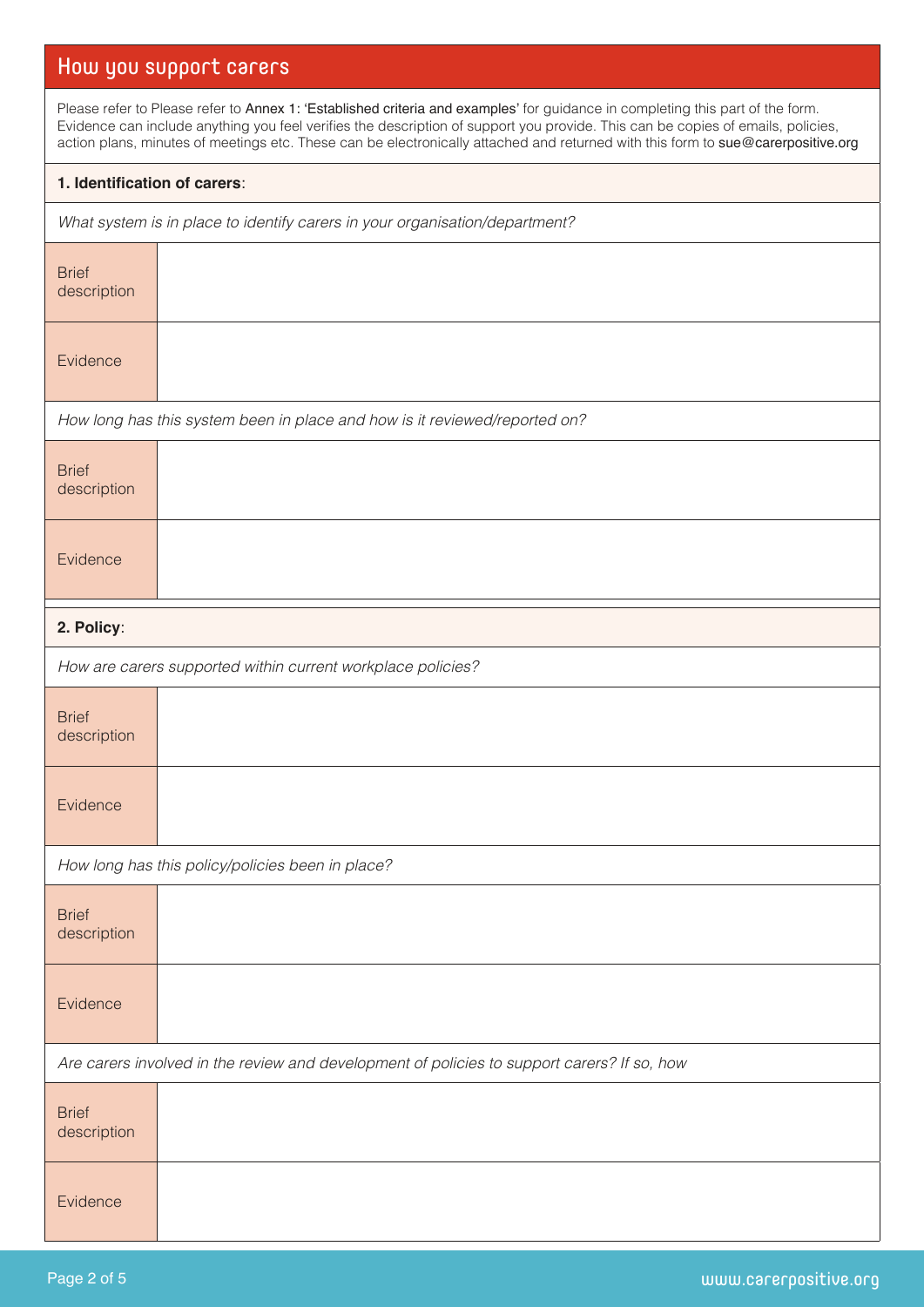| How you support carers (continued)                                                                |                                                                                                  |  |
|---------------------------------------------------------------------------------------------------|--------------------------------------------------------------------------------------------------|--|
| 3. Practical support:                                                                             |                                                                                                  |  |
|                                                                                                   | What forms of practical support are available for carers in your organisation?                   |  |
| <b>Brief</b><br>description                                                                       |                                                                                                  |  |
| Evidence                                                                                          |                                                                                                  |  |
|                                                                                                   | Are carers involved in the development of practical support? If so, how                          |  |
| <b>Brief</b><br>description                                                                       |                                                                                                  |  |
| Evidence                                                                                          |                                                                                                  |  |
|                                                                                                   | 4. Communication, awareness raising & training:                                                  |  |
|                                                                                                   | What policy/system is in place to communicate support to all employees?                          |  |
| <b>Brief</b><br>description                                                                       |                                                                                                  |  |
| Evidence                                                                                          |                                                                                                  |  |
|                                                                                                   | What awareness raising/staff training activities are undertaken in the organisation/ department? |  |
| <b>Brief</b><br>description                                                                       |                                                                                                  |  |
| Evidence                                                                                          |                                                                                                  |  |
| 5. Peer support:                                                                                  |                                                                                                  |  |
| How are carers supported to engage with other carers in the organisation or outside of workplace? |                                                                                                  |  |
| <b>Brief</b><br>description                                                                       |                                                                                                  |  |
| Evidence                                                                                          |                                                                                                  |  |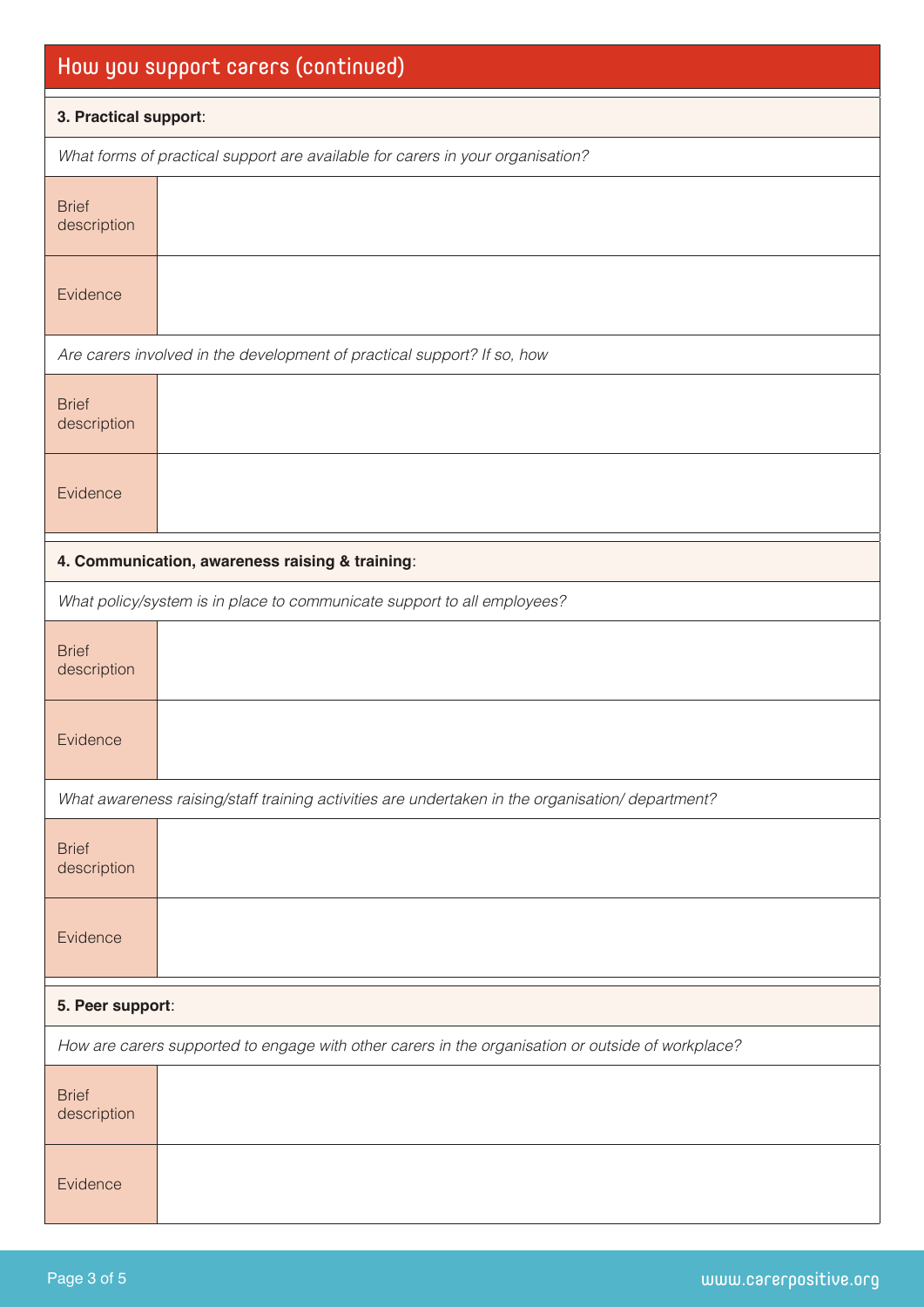It is important that the information provided in this form reflects the experiences of carers working within the organisation/ department.

Please provide some evidence of how carers feel about the support provided in their workplace. This can be via a simple survey, or a statement/testimonial, care case study, or whatever you feel most appropriate to your organisation size and structure.

### Signature of carer/carer representative

This section to be signed by a carer/carer representative within the organisation or department.

| Name and designation |  |
|----------------------|--|
| Date                 |  |

# Signature of chief officer

This section to be signed by the Director, Chief Executive, or senior officer at organisation or department level.

| Name and designation |  |
|----------------------|--|
| Date                 |  |